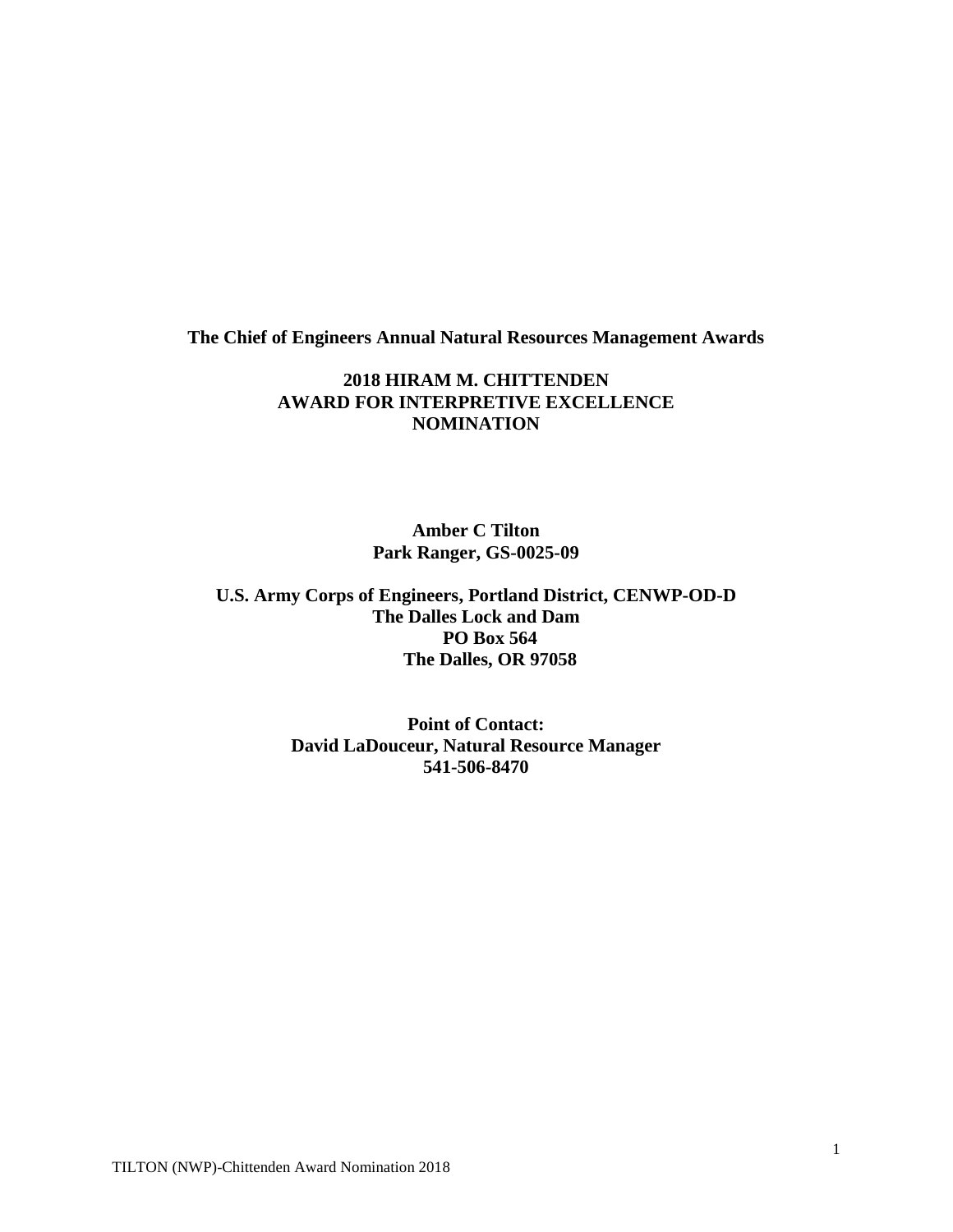## **Executive Summary**

Amber Tilton has been an interpretive park ranger for the Corps for 14 years. Since her arrival at The Dalles Lock and Dam, she has made tremendous impacts to a once struggling interpretation program. Her interpretation skills are exceptional and her programs have become a sought after commodity by partners, schools, and visitors; locally and regionally. Amber takes initiative to develop these relationships, programs, special events and activities. She is an asset to our team, providing quality customer service and consistently utilizing Tilden's principles of interpretation to promote understanding and appreciation of Corps missions. Thanks to Amber, we now have a sustainable interpretive program that continues to grow as she builds thriving partnerships with multiple federal, state and local agencies. In 2018, her efforts led to the following accomplishments:

- 1,600 people attended The Dalles Dam annual Eagle Watch (highest attended to date).
- Extended winter hours and interpretive services at our visitor center focusing on eagles.
- A new interpretive film (valued at approx. \$10k) developed by partners at no cost to the Corps, about eagles and environmental stewardship which now plays in our theater.
- A new bus tour program that cost shares among community partners (who contributed \$5k) to transport visitors to The Dalles Lock and Dam for interpretive tours.
- Life jacket donations (valued at approx. \$3k) to all of Portland Districts 22 loaner boards.
- 3 new Lewis and Clark interpretive signs for our parks (donated by NPS, value of \$2k)
- She nominated and provided Volunteer Coins of Excellence from the Corps Foundation to 7 of our local partners and volunteers.
- Media tours conducted with multiple agencies to promote water safety on television and radio outlets in the Portland Metro Area and surrounding communities.
- She wrote an article about the Corps water safety campaign that reached local, national and global audiences.
- She designed an interpretive water safety poster that the National Water Safety Team decided to print and make available in their product catalog for Corps rangers nationally.
- 4,721 direct interpretive contacts in 2018 and 1,370 of those were water safety contacts. Amber is passionate and committed to interpretation, especially water safety. She serves

on water safety committees at the Project, District, Division levels and is currently on the National Water Safety Team. She is a subject matter expert in the field of interpretation and water safety and is consistently asked to present at high level platforms such as the 2018 National Association for Interpretation's National Conference, ranger workshops and trainings, and even appearing in an Oregon Public Broadcast production and a StemPunx film.

As 1 of 3 full time rangers, there is an array of Visitor Assistance and Recreation Program duties that are also a priority. Amber manages to balance all of these and has excelled in creating effective interpretation instead of excessive interpretation. Amber's "can do" attitude is an asset to the Corps. Her ability to provide leadership in managing our permanent, seasonal and volunteer staffs as she trains, mentors and coaches them on how to provide quality interpretation to the public is critical.

Amber is highly deserving of the Hiram M. Chittenden Award for Interpretive Excellence. Her selfless service to the Corps of Engineers, The Dalles Lock and Dam and our visitors has become a cornerstone to our Natural Resource Management Program goals and missions. With Amber's leadership The Dalles interpretative program will continue to successfully impact our visitors and surrounding communities in a positive manner.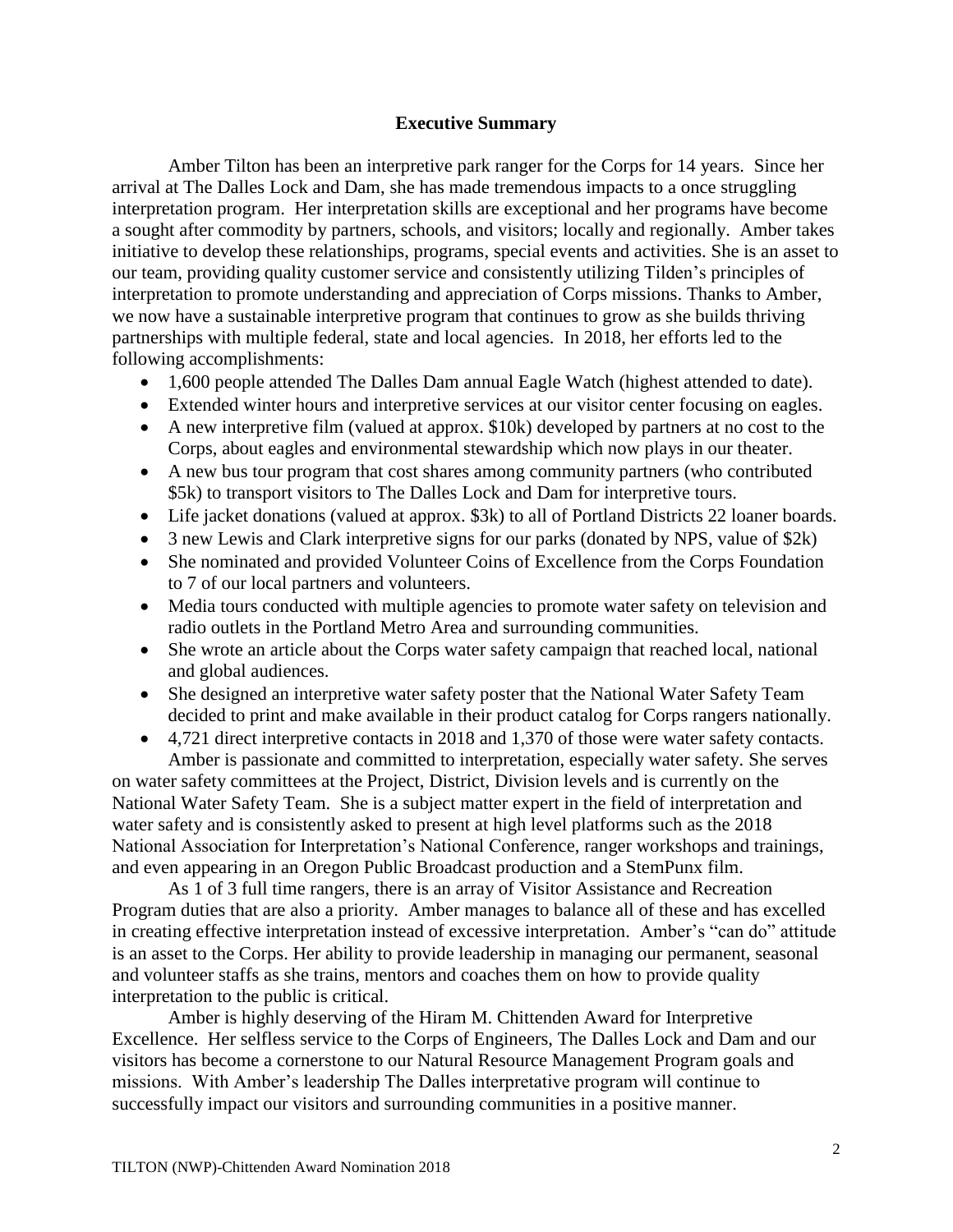### **Creativity and Originality**

Amber's success stems from her passion for interpretation. She makes full use of all of the tools in her interpretation toolbox. She is dedicated to the Corps water safety mission and serves the agency at all levels. She is our Project Water Safety Coordinator and in the absence of our District coordinator, she cheerfully fills that role. For example, in 2018 the District lead was filling a six month CAP detail in Washington, D.C. so Amber filled her role and continues to support the District as their staff has been reduced. In 2018 she executed \$5,813.00 of District funds to support 5 different Projects with water safety billboards, pencils, Jr. Ranger badges, and water safety brochure distribution. She led the District water safety team meetings and updated our District Strategic Plan. Additionally, Amber volunteered to fill in as the Northwestern Division Public Safety coordinator until the position is filled permanently. Her role as Chairperson is to lead five Districts in a combined water safety effort to support field level interpretation. She compiles NWD water safety accomplishments in quarterly reports and shares best practices and lessons learned division wide and to senior leaders.

In addition, Amber serves on the National Water Safety Team as the NWD representative. One highlight of 2018 was her Se7en Deadly Swims poster design. In response to a continued trend of swim related fatalities, Amber took the initiative to design this new interpretive media product that is now used nationally. This poster creatively uses interpretation to effectively communicate specific safety messages. The national team has made the poster available on-line at [https://www.usace.army.mil/Missions/Civil-Works/Recreation/Water-](https://www.usace.army.mil/Missions/Civil-Works/Recreation/Water-Safety/National-Water-Safety-Program/Campaign_Materials/)[Safety/National-Water-Safety-Program/Campaign\\_Materials/](https://www.usace.army.mil/Missions/Civil-Works/Recreation/Water-Safety/National-Water-Safety-Program/Campaign_Materials/) and in their product catalog for anyone in the Corps to order.

In 2018, Amber wrote an article for the National Association for Interpretation's Legacy Magazine. The theme for that issue was Interpreting Death. Her article, titled*: Interpreting Death to Save Lives: A Matter of Life and Vest*, described interpretive techniques the Corps uses to implement its national water safety campaign. The editor of the article sent her high regards and it was highlighted as the first article appearing in the issue. As a result, she was asked to speak on a panel presentation about the Corps water safety campaign at the 2018 National Association for Interpretation Conference. The article also gained recognition from Professor Sam Ham, known as one of the "fathers of interpretation" who called her personally to compliment the article and inquire about Corps resources on water safety and how the agency uses interpretation in their campaign. He now uses Corps resources in his classroom instructions around the world. The International Heritage Interpretation Emagazine also highlighted Amber's article. This Emagazine is distributed internationally and reaches over 300,000 people in 60 countries. The Corps Foundation shared it with partners and in their newsletter. The article can be found on the Corps website at [https://www.dvidshub.net/news/296685/interpreting-death](https://www.dvidshub.net/news/296685/interpreting-death-save-lives-matter-life-and-vest)[save-lives-matter-life-and-vest](https://www.dvidshub.net/news/296685/interpreting-death-save-lives-matter-life-and-vest)

In 2018, Amber's dedication to public safety resulted in three new life jacket loaner board installations (bringing Portland District's total to 25 – half of which Amber is solely responsible for). She creatively secured funding through partners for construction materials of the boards and reached out to The Dalles High School woodshop to have students build them. Twenty high school students participated in the project and learned about the importance of life jacket wear. Amber recruits other agencies to participate and implement their own life jacket loaner board programs. She provides them with the Corps Life Jacket Loaner Board program policy, connections to resources and strategic plans for implementation. For example, one of the 2018 loaner boards constructed was for a neighboring town's highly visited city swim beach.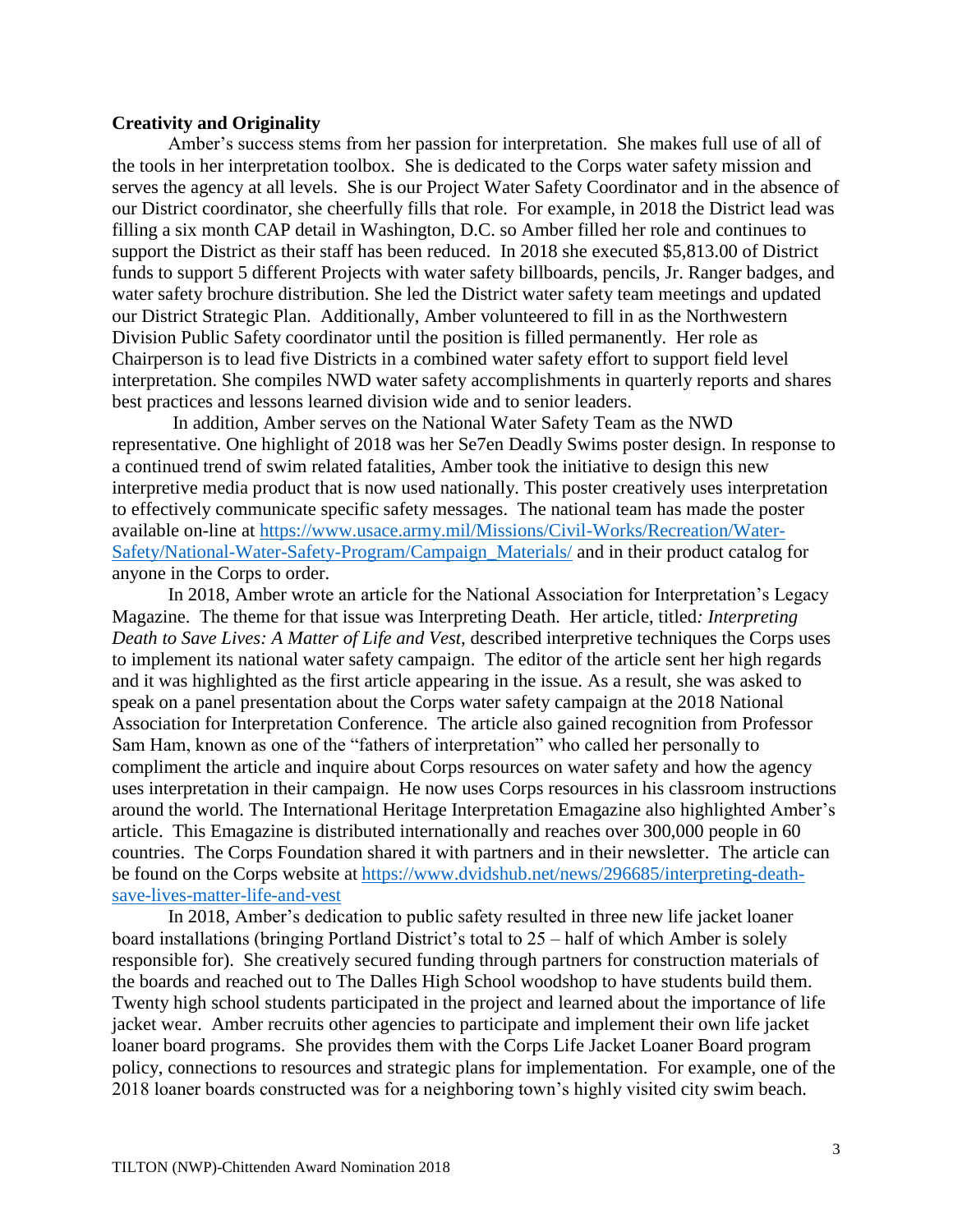Other Corps Districts and local agencies consistently reach out to Amber as a resource for interpretive tools and techniques. This is just another example of how she positively impacts our community.

### **Makes a Positive Experience for Visitors**

Amber's 'outside the box' mentality serves the Corps well and takes interpretive outreach to the next level. She is creative and effective in developing new programs and special events. Her thriftiness allows us to get the most "bang" for the buck because one of her greatest qualities is an ability to seize partnership opportunities when they present themselves. For example, she built from scratch an annual Eagle Watch event that draws thousands of visitors to our interpretive center. The event includes multiple partners, including other Corps Projects, federal agencies and non-profit organizations. Amber finds a role for everyone, coordinates live raptor demonstrations and interpretive programs for all ages, including an eagle costume for kids and interpretive displays that she created. Every year she adds a new interpretive aspect to the event to draw visitors back with something new. In 2018, the new aspect was to include and highlight local photography of bald eagles. Based on our visitor comment book and verbal feedback, people are coming from hundreds of miles away to our small community just for this winter recreational opportunity.

Over 1,600 people attend this one day special event; our highest visited event to date. To put that in perspective, visitation during our seasonal operation of the visitor center (May-Sept) is 13,000-15,000 annually. Based on Amber's effective community outreach, passion to meet demand and provide a niche winter recreational and interpretive experiences, we have extended our visitor center hours to include off season winter operations.

Amber engages the local radio and television stations to reach audiences outside the surrounding area who might otherwise have no contact with the Corps staff or missions. By doing interviews and films, such as the Grant's Getaway's KGW special and a StemPunx educational film, she has extended the Corps reach and interpretive education to a broader audience. These films now play in our visitor center theater where thousands of people a year will continue to see them. You can view these videos on-line at<https://youtu.be/SmIacIexwq4> and [https://youtu.be/\\_yTHc87GlcM](https://youtu.be/_yTHc87GlcM)

Amber enthusiastically recognizes her community partners as well. In 2018 she nominated multiple volunteers for Volunteer Excellence coins through the Corps Foundation. Her efforts as volunteer coordinator yielded 51 volunteers who provided 223 hours of service for a value of \$5,505 to the Corps in labor cost savings. In addition to volunteer service, the 2018 partnership benefits brought to the Corps through Amber's efforts totaled over \$17k.

#### **Enhancement of Public Understanding of USACE and the Site**

The local community has received the greatest benefit since Amber's arrival at The Dalles Lock and Dam. Her programs have introduced the Corps missions to numerous people for the first time and made The Dalles Lock and Dam more than just a concrete structure in the Columbia River. Her ability to connect with all types of visitors and her range as an interpreter create the best possible experiences for visitors. Amber's best skill as an interpreter is taking Corps information and making it relevant to the visitor. She truly is an artist when it comes to interpretation because she understands how to use it as a tool to positively impact the community and meet management objectives.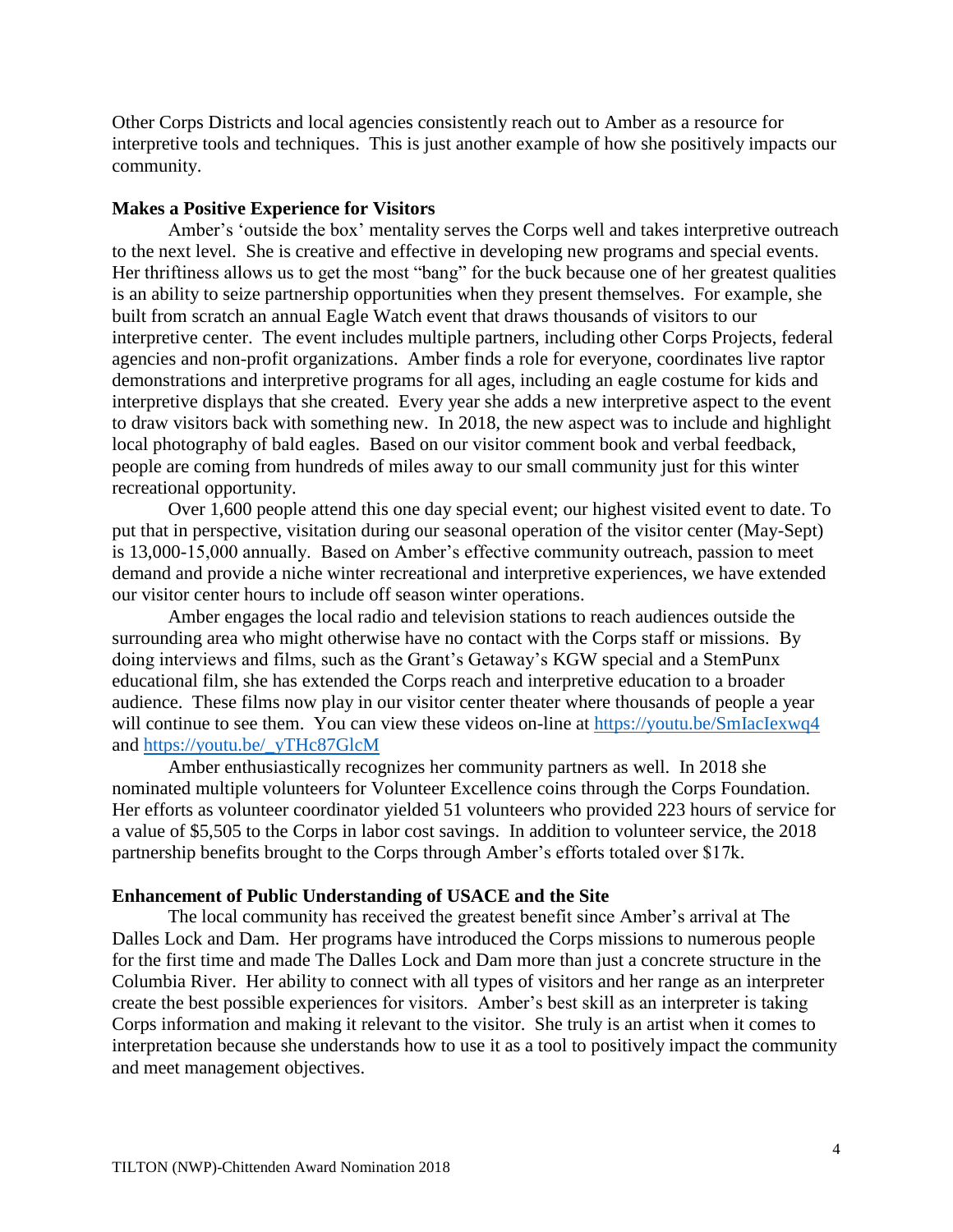For example, her dam tours incorporate cultural heritage interpretation while focusing on Corps missions, revealing the significance of The Dalles Lock and Dam to our cultural history and its importance historically and today. Amber continually reinvents herself and our programs by meeting challenges with optimism and getting results. Recently, she initiated a new carless transportation option to encourage visitors to go green and take public transportation, even on dam tours. Amber partnered with The Dalles Chamber of Commerce and Gray Line Bus Tours to pilot a hop-on, hop-off bus schedule that stops at tourist destinations throughout the City of The Dalles. As a result, The Dalles Dam tours and visitor center were the most visited location on the bus route. The eight Saturdays that bus tours were offered, served over 650 people in the summer of 2018. (NOTE: these numbers may seem small compared to other sites, but are significant to our rural community of 14,000.) Our partners and local business destinations along the route, considered the pilot program to be a success and therefore are going to continue the program in 2019. We are confident with Amber's leadership this program will grow and visitation and tourism regionally will continue to increase.

Amber ensures visitors to The Dalles Lock and Dam have opportunities to experience all the Corps civil works missions and is great at telling the Corps story to visitors and relating how the Corps affects their daily lives. The Corps of Engineers has had major impacts on life in the Columbia River Gorge, both positive and negative. Amber provides a variety of interpretive programs to visitors that present the local Corps story and the effects to the area communities, presenting a national story in terms everyone can understand.

The Columbia River Gorge is one of the most culturally sensitive Corps managed areas in the country and Amber creates interpretative opportunities to share this with visitors. One example is how she uses the Lewis and Clark Corps of Discovery Expedition on the Columbia River as a tool to explain the Corps of Engineers to students and visitors. In 2018 she secured a donation of three new Lewis and Clark interpretive signs from the National Park Service and implemented their selfie-spot challenge at our visitor center. Amber uses history to explain the importance of relationships and how they continue between the Corps and the four Treaty tribes along the Columbia River.

Amber has successfully marketed The Dalles Dam Visitor Center and on-site interpretive programs so that visitors such as school classes, civic groups and summer camps come to visit us instead of requesting outreach at their sites. Creative marketing of the Corps of Engineers facilities as a destination has resulted in increased visitation to Corps recreation areas.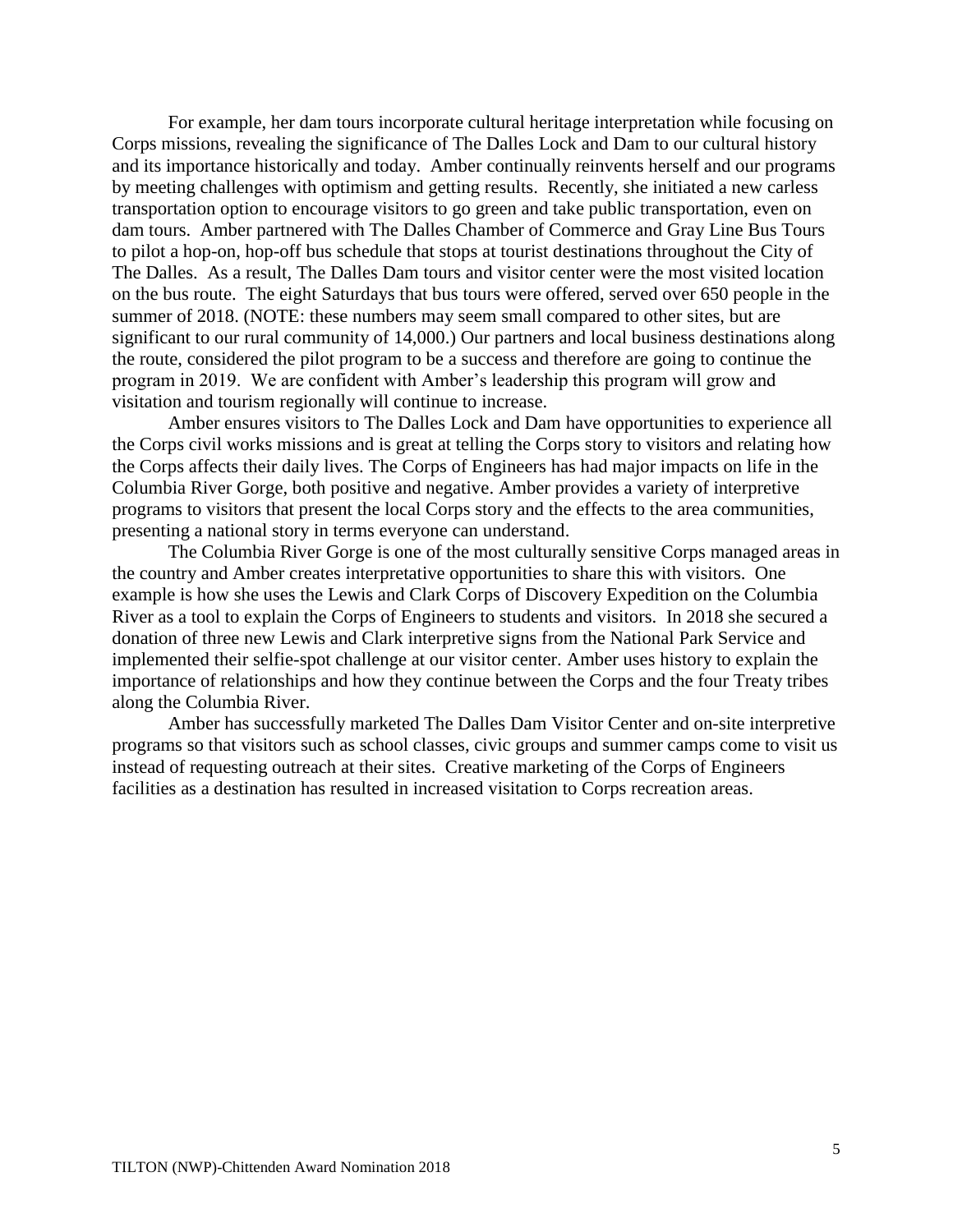















TILTON (NWP) -Chittenden Award Nomination 201 8